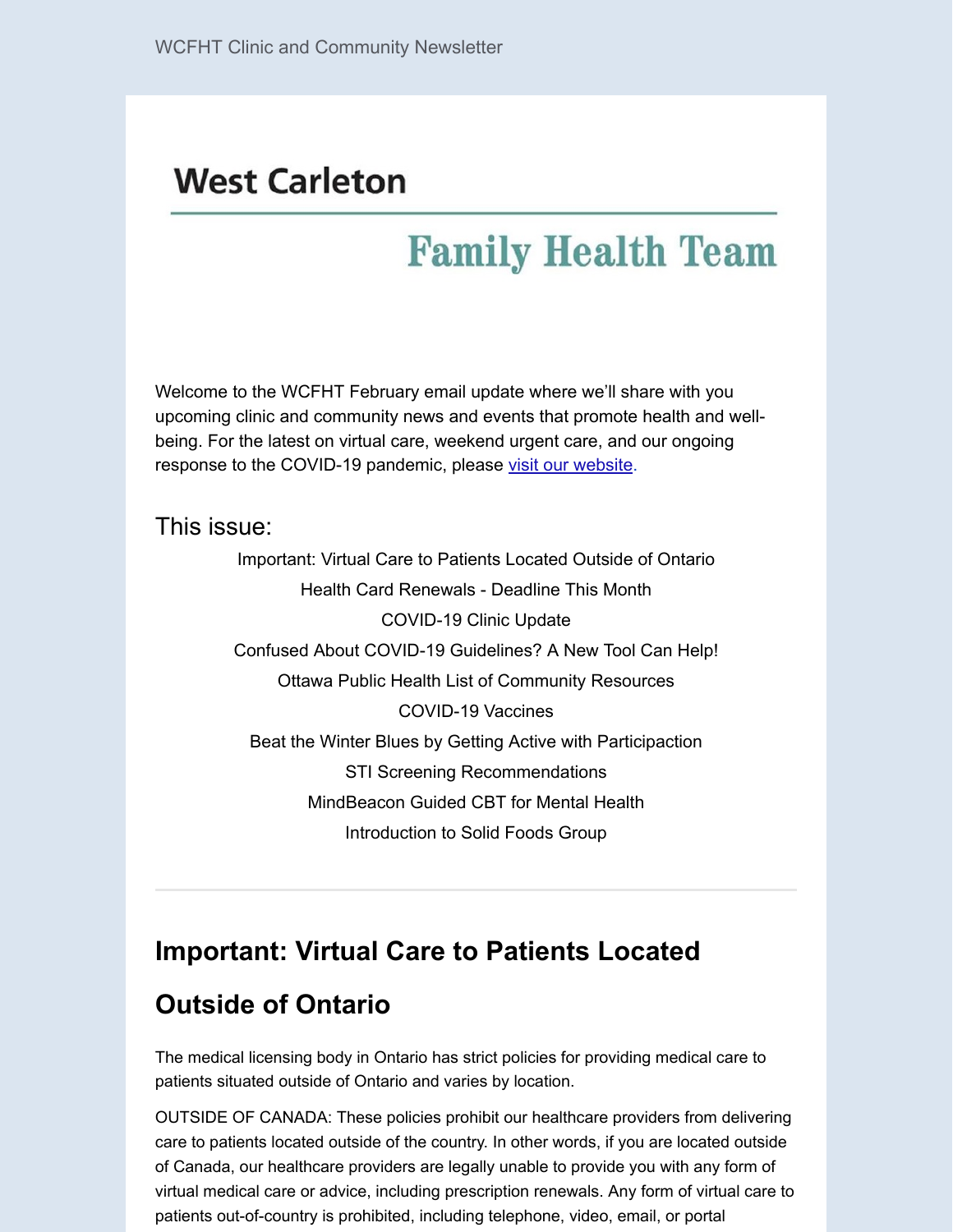message.

OUTSIDE OF ONTARIO: If you are located outside of Ontario but within Canada, we MAY NOT be able to provide care, depending on your location and the nature of your issue.

QUEBEC: There is one exception to the above policy as it relates to patients situated in Quebec, but near the Ottawa area. Care can be provided, but must be delivered by a doctor (not a nurse practitioner or physician assistant).

We thank you in advance for your understanding and cooperation.

If you require immediate medical attention, please seek care locally.

### **Health Card Renewals - Deadline This Month**

The Ontario government is reinstating renewal requirements for Ontario health cards and other products that would have expired in the last two years but were extended to provide immediate relief to Ontarians during the COVID-19 pandemic. Those needing to renew their provincial documents are encouraged to use Service Ontario's convenient and easy-to-use online option.

If your Ontario health card is expired, you have until February 28, 2022 to renew the card.

**When you renew your health card, please provide us with the new** *version code (2 letters at the end of the number)* **and** *expiry date* **so we can update your file. This information is not sent to us automatically.**

**[Renew Online](https://www.ontario.ca/page/health-card-renewal#section-0)**

### **COVID-19 Clinic Update**

With easing pressures of lower COVID-19 cases in the community, we are resuming our in office activities to a level consistent with the fall. This includes a return to in-office appointments for preventative care (such as pap clinics) and for chronic disease management (such as diabetes and congestive heart failure visits). We will continue to offer a hybrid approach of virtual and in-person care as appropriate. You will be informed when booking your appointment whether it will be virtual or in-person.

**[Virtual Visits](https://www.wcfht.ca/virtual-appointments.html)**

### **Confused about COVID-19 Guidelines? A New Tool Can Help!**

With testing and isolation guidance changing, it can be difficult to know what to do if  $y_0$  and  $y_0$  beys symptoms of COVID 10 A new tool created by the symptoms of COVID 19 A new tool created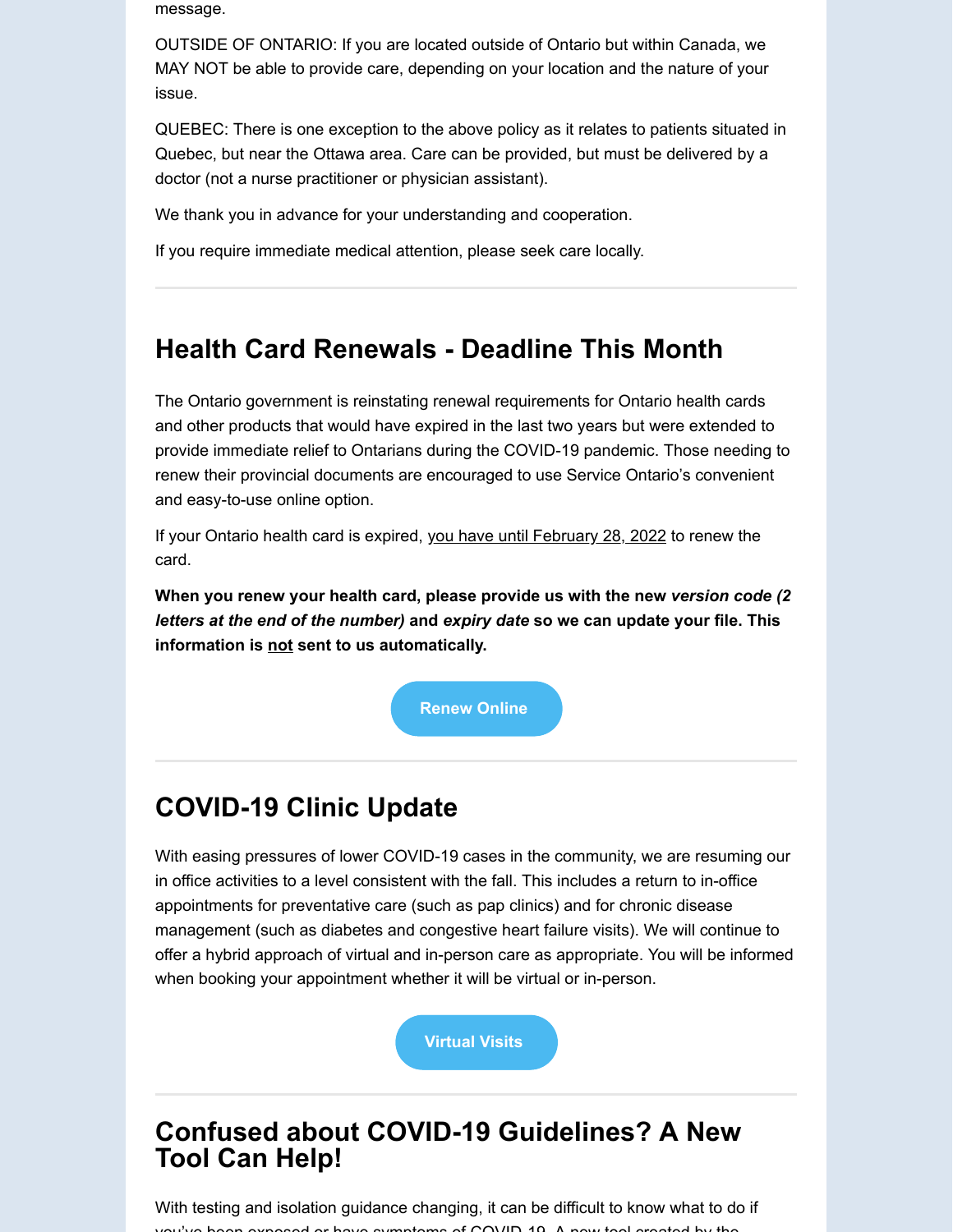you ve been exposed or have symptoms of COVID-19. A new tool created by the Department of Family Medicine at the University of Toronto and the Ontario College of Family Physicians aims to provide straight-forward answers to questions including:

- I'm not feeling well, what do I do?
- How do I know if I have COVID?
- When should I call my doctor?
- I've been exposed to someone with COVID, what should I do?

The website is updated daily with new guidance from the government to ensure that Ontarians are able to access the most up to date information.

**[ConfusedAboutCovid.ca](https://dfcm.utoronto.ca/confused-about-covid)**

### **Ottawa Public Health - Community Resources**

#### **Ottawa Public Health COVID-19 Telephone Line: 613-580-6744**

- This is a general information line about COVID-19
- Translation is available in multiple languages.
- Follow the prompts to the COVID-19 telephone line.
- TTY: 613-580-9656.

#### **OPH COVID-19 Case Management Team: 613-580-2424, ext. 74224**

- For specific questions about your COVID-19 exposure, or if you need a referral to local community health services.
- There are community health services that can provide mobile testing (at your home), rides to medical appointments, food, and cleaning supplies.
- Monday to Sunday, 8:30 am to 6 pm, please have your reference # ready.

#### **Ottawa Public Health Voluntary Isolation Centre (VIC): 613-580-2424, ext. 25890 or email OPHisolationcentre@ottawa.ca**

• The VIC is for people who do not have adequate shelter or cannot self-isolate safely in their own homes. The location is confidential, meals are provided, and the cost is free. You can refer yourself for this service.

For additional information about community, social, government and health services, the food bank, COVID-19 care clinics, financial support, and mental health resources, download the **[Ottawa Public Health pamphlet](https://www.wcfht.ca/uploads/1/2/3/0/123093388/communityresources_en.pdf)**.

### **COVID-19 Vaccines**

If you are eligible and have yet to receive your first, second, or booster dose of the COVID-19 vaccine, please book your appointment at ontario.ca/bookvaccine or visit a participating pharmacy: https://covid-19.ontario.ca/vaccine-locations

Ottawa Public Health community clinics are now open for drop ins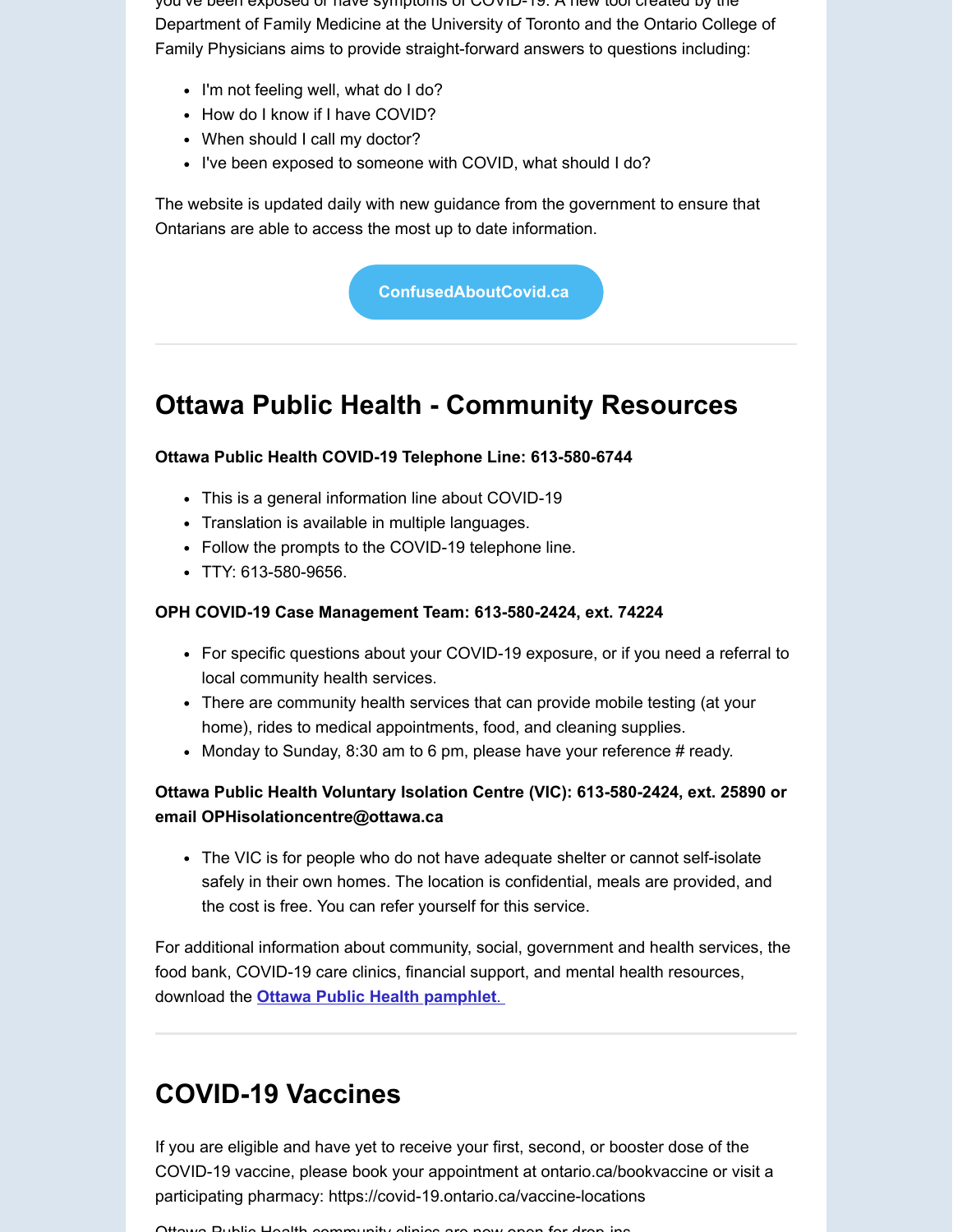Ottawa Public Health community clinics are now open for drop-ins.



# **Beat the Winter Blues by Getting Active with Participaction**

The latest Participaction newsletter features some great articles, including Move for your mood, New year, new habits, and 5 tips to help reduce kids' screen time. For motivation, the latest research or access to free exercise videos in partnership with the YMCA, visit their website below.



## **STI Screening Recommendations**

Guidance from the Canadian Task Force on Preventive Care currently recommends annual screening for chlamydia and gonorrhea in sexually active individuals younger than 30 years of age. These are the most commonly reported sexually transmitted bacterial infections in Canada and are treatable with antibiotics.

If you are younger than 30 and sexually active, your doctor or nurse practitioner may offer screening for chlamydia and gonorrhea every year, even if you do not have symptoms. Screening can be done with a specific urine test or vaginal swab.

If you are younger than 30 and would like testing for these STIs, send us a portal message or ask at an upcoming appointment.

If you are at increased risk of infection (e.g., you have had a sexually transmitted infection, you have had unprotected sex, sex with multiple partners) or have further questions, feel free to book an appointment with your doctor or nurse practitioner.

**[Patient FAQ](https://canadiantaskforce.ca/wp-content/uploads/2021/03/CTFPHC_CG-Screening_Patient-FAQ_Final.pdf)**

### **MindBeacon Guided CBT for Mental Health**

MindBeacon offers a full continuum of care for mental health – from prevention on through to evidence-based treatment for severe chronic conditions. MindBeacon supports include free mental wellness content and funded Guided CBT Programs.

MindBeacon's Guided CBT Programs helps patients develop the resilience and coping skills to better manage their mental health. Through readings, exercises and activities they learn and practice those new skills – and with the guidance of a dedicated therapist the entire way – they'll have the tools to make real, effective changes in their mental health. And there's no worry about travel time or keeping appointments – it's available